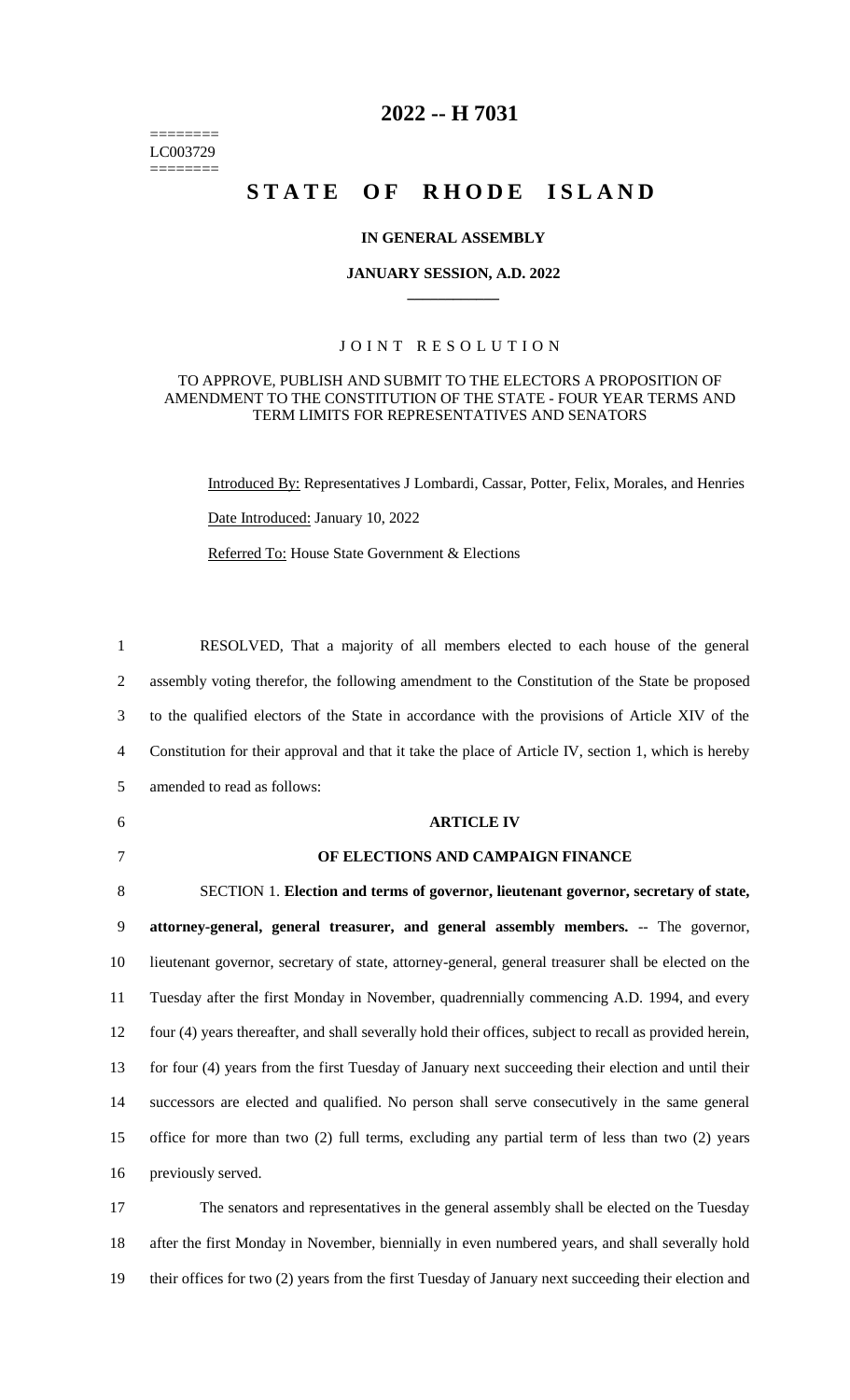1 until their successors are elected and qualified, until the elections held in 2024.

2 Quadrennially in even numbered years commencing in 2024, the representatives and senators in the general assembly shall be elected on the Tuesday after the first Monday in November, and shall severally hold their offices for four (4) years from the first Tuesday of January next succeeding their election and until their successors are elected and qualified, and shall serve consecutively for not more than three (3) full four (4) year terms.

 Recall is authorized in the case of a general officer who has been indicted or informed against for a felony, convicted of a misdemeanor, or against whom a finding of probable cause of violation of the code of ethics has been made by the ethics commission. Recall shall not, however be instituted at any time during the first six (6) months or the last year of an individual's term of office. Such a recall may be instituted by filing with the state board of elections an application for issuance of a recall petition against said general officer which is signed by duly qualified electors equal to three percent (3%) of the total number of votes cast at the last preceding general election for that office. If, upon verification, the application is determined to contain signatures of the required number of electors, the state board of elections shall issue a recall petition for circulation amongst the electors of the state. Within ninety (90) days of issuance, recall petitions containing the signatures of duly qualified electors constituting fifteen percent (15%) of the total number of votes cast in the last preceding general election for said office must be filed with the state board of elections. The signatures to the application and to the recall petition need not all be on one (1) sheet of paper, but each such application and petition must contain an identical statement naming the person to be recalled, the general office held by said person, and the grounds for such recall set forth in a statement of one hundred (100) words or less approved by the board of elections. Each signatory must set forth his or her signature as it appears on the voting list, the date of signing, and his or her place of residence. The person witnessing the signatures of each elector on said petition must sign a statement under oath on said sheet attesting that the signatures thereon are genuine and were signed in his or her presence. If the requisite number of signatures are not obtained within said ninety (90) days period, the recall effort shall terminate. Upon verification of the requisite number of signatures, a special election shall be scheduled at which the issue of removing said office holder and the grounds therefor shall be placed before the electors of the state. If a majority of those voting support removal of said office holder, the office shall be immediately declared vacant and shall be filled in accordance with the constitution and laws of the state. The person so removed shall not be eligible to fill the unexpired portion of the term of office. The general assembly shall provide by statute for implementation of the recall process.

RESOLVED, That the said proposition of amendment shall be submitted to the electors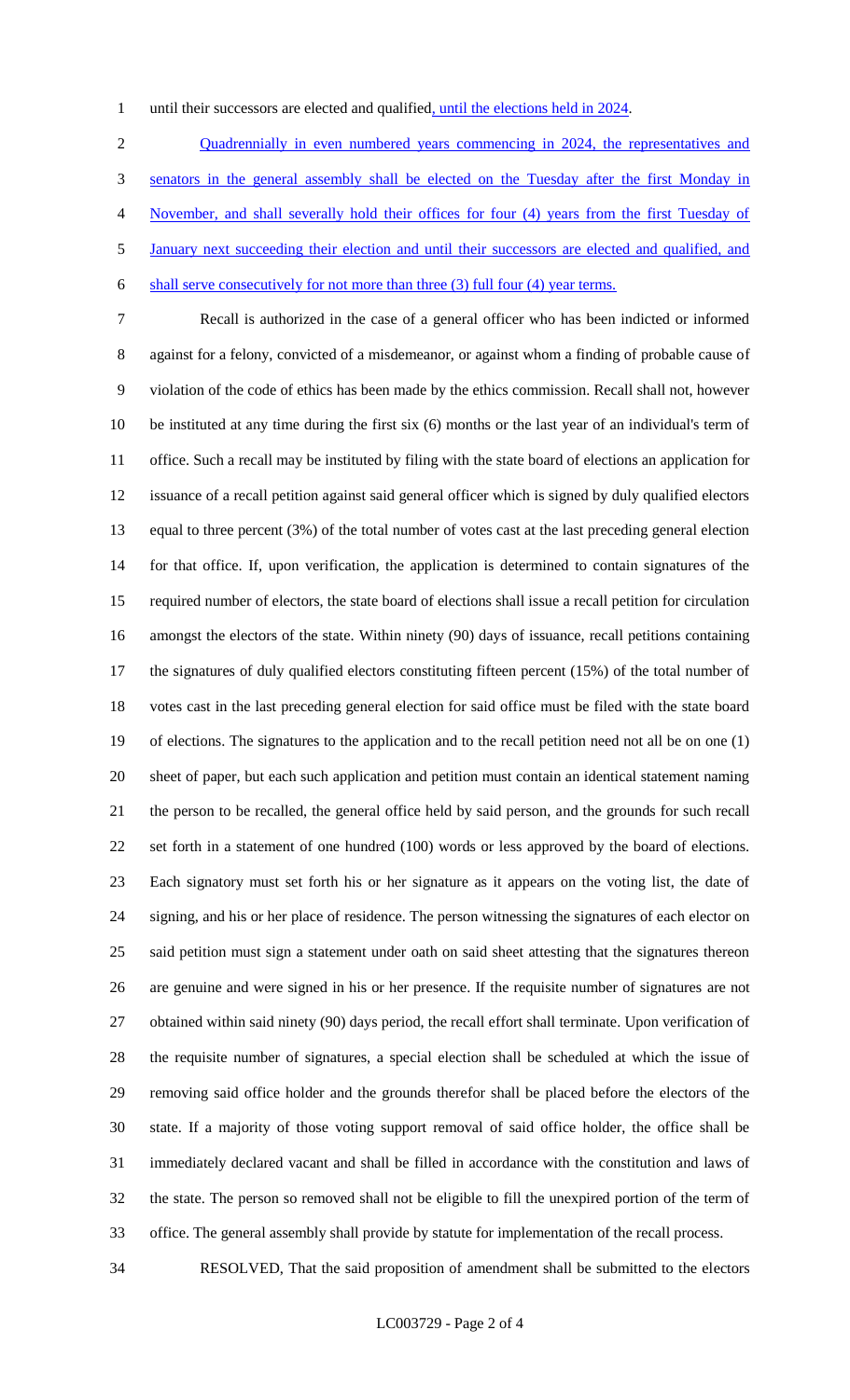for their approval or rejection at the next statewide general election. The voting places in the several cities and towns shall be kept open during the hours required by law for voting therein for general officers of the state; and be it further

 RESOLVED, That the secretary of state shall cause the said proposition of amendment to be published as a part of this resolution in the newspapers of the state prior to the date of the said meetings of the said electors; and said proposition shall be inserted in the warrants or notices to be issued previous to said meetings of the electors for the purpose of warning the town, ward, or district meetings, and said proposition shall be read by the town, city, ward, or district meetings to be held as aforesaid; and be it further RESOLVED, That the town, city, ward, and district meetings to be held aforesaid shall

 be warned, and the list of voters shall be canvassed and made up, and the said town, ward, and district meetings shall be conducted in the same manner as now provided by law for the town, city, ward, and district meetings for the election of general officers of the state.

#### ======== LC003729 ========